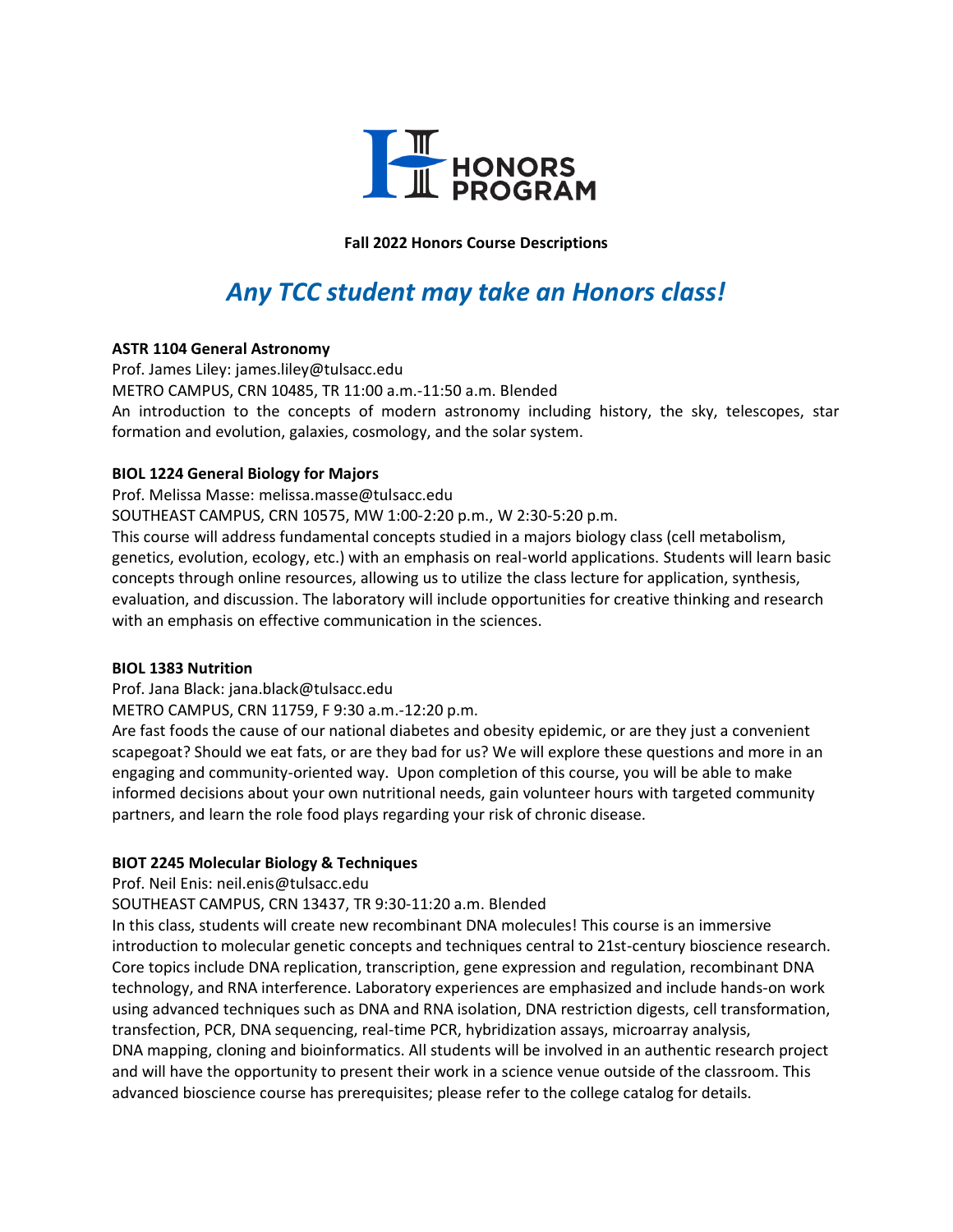# **CHEM 1315 General Chemistry I**

Prof. Eric Butson: eric.butson@tulsacc.edu

SOUTHEAST CAMPUS, CRN 11596, TR 1:00-2:20 p.m., R 2:30-5:20 p.m.

Have you ever wondered what everything in the universe is made of? Or how you might determine how much carbon dioxide your car produces? Or how the amount of energy in food is determined? In this class, you will learn all of this as we study the atom, stoichiometry, thermodynamics, and quantum mechanics.

# **CHEM 1415 General Chemistry II**

Prof. Matt Smith: matthew.smith@tulsacc.edu

METRO CAMPUS, CRN 11135, TR 5:30-6:50 p.m., 7:00-9:50 p.m. OLIVE

In Honors Chemistry II, you will dive into the true questions of chemistry and challenge things about chemical reactions you took for granted—most importantly: why do chemical reactions happen at all? It's the ultimate question of life, the universe, and everything. Special topics include pharmacokinetics and stellar nucleosynthesis. Labs will focus on data analysis using Excel.

#### **COLL 1003 College Success**

Prof. Jen Kaiser: jennifer.kaiser@tulsacc.edu

West Campus, CRN 13767, MW 9:30 – 10:50 a.m.

This course is all about you. In this student-centered, interactive class, we will explore your role in the community, school, and workplace. We will identify and implement personal learning strategies, engage in service-learning, and discuss TCC's common book. These high-impact practices directly support our institutional learning outcomes of communication skills, critical thinking skills, personal responsibility, and social responsibility.

# **COLL 1003 College Success**

Prof. Kara Ryan-Johnson: kara.ryan-johnson@tulsacc.edu

SOUTHEAST CAMPUS, CRN 13729, T 1:00-2:20 p.m. BLENDED

This class will help refine those skills necessary for college success—e.g., note-taking, reading comprehension, time-management, etc.—all while we investigate and reflect upon the purposes of American higher education, including the reasons why you may be here!

# **COMM 1113 Public Speaking**

Prof. Jon Tanzey: jon.tanzey@tulsacc.edu

METRO CAMPUS, CRN 12461, MW 11:00-12:20

Introduction to Public Speaking explains what makes us effective speakers while providing a laboratory to refine our own speaking skills. Honors students will benefit from the engaging discussions about the influence of "false research" and "fake news" on public communication, as well as our critique of how digital technology shapes public communication.

# **COMM 1113 Public Speaking**

Prof. Kirk Brewer: kirk.brewer@tulsacc.edu

SOUTHEAST CAMPUS, CRN 12284, TR 9:30-10:50 a.m.

This honors section provides learners with an opportunity to practice the skill of being an effective public speaker in a relaxed atmosphere with the advantages of a smaller size class. Learners benefit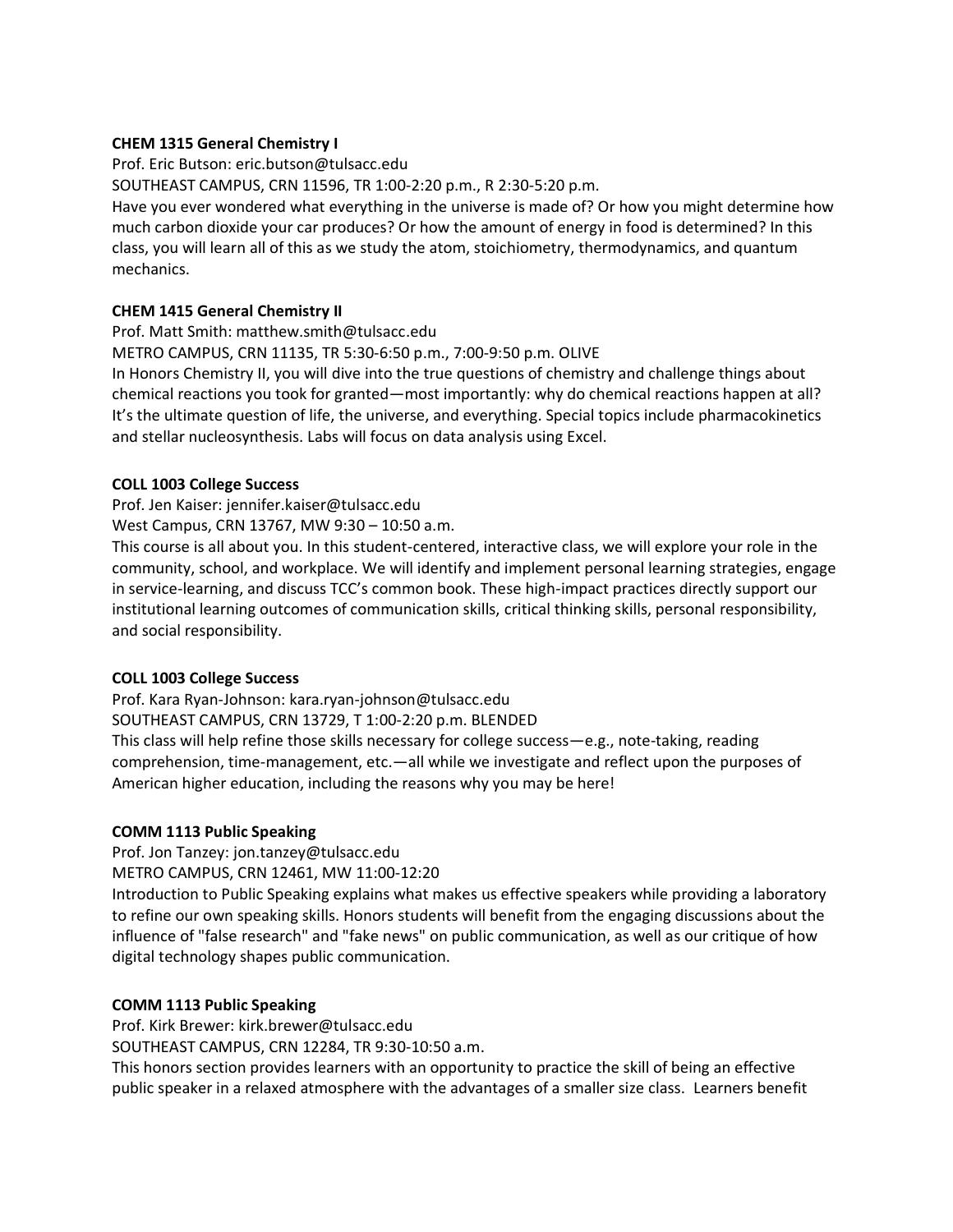from the support they supply each other while acquiring the public speaking skills that are needed for class presentations and job skills.

# **CSCI 1203 Computer Concepts**

Prof. Randy Dominguez: randy.dominguez@tulsacc.edu METRO CAMPUS, CRN 12267 M 5:30-6:50 p.m. Blended More than just computer concepts and applications (Windows, Word, Excel, Access and PowerPoint). This class will also feature an overview of current technology-related jobs in IT and Computer Science. We will visit up to three Tulsa high tech industries and businesses as a class to explore current job trends and review which programs a student could take at TCC to prepare for them. This is a blended course with many online assignments and exams and limited classroom sessions.

# **ENGL 1113 Composition I**

Prof. Paul Zintgraff: paul.zintgraff@tulsacc.edu METRO CAMPUS, CRN 14041, MW 1:00-2:20 p.m.

Joan Didion said, "I write entirely to find out what I'm thinking, what I'm looking at, what I see, and what it means," and students in this course will be encouraged to approach the act of writing in this spirit of self-discovery. The course will explore and analyze some of the great writers and texts of past and present (including Frederick Douglass, Stephen King, Jonathan Swift, David Foster Wallace, Plato, and Jean Paul Sartre) in order to inform and enhance the reading, writing, and rhetorical skills of students.

# **ENGL 1213 Composition II**

Prof. Chris Perkins: christopher.perkins1@tulsacc.edu

Metro Campus, CRN 12294, TR 1:00-2:20 p.m.

Comedy and Critical Thinking: Why we Laugh and What That Means

What makes you laugh? Where does humor come from? Does a meme have meaning? Are comedians the new philosophers? Is laughter really the best medicine? Are there things we shouldn't joke about? These are just a few of the questions we'll ask and seek to answer as we turn a critical eye to the things that amuse us this semester. In this course, students will develop their composition and research skills as well as their understanding of comedy, humor, and laughter. In turn, this understanding will open up new ways of thinking about one of life's most common yet misunderstood experiences, an experience that is both universal and deeply personal, the experience of having a laugh.

# **ENGL 2413 Introduction to Literature**

Prof. Josh Parish: josh.parish@tulsacc.edu

ONLINE, CRN 11525

Why did we begin creating stories and poems 100,000 years ago—and why do we still do it today? Seeking answers, we'll visit the early oral cultures behind Epic of Gilgamesh and Beowulf, explore the worlds of Arabian Nights and Don Quixote, and undertake serious study of fantastical fiction by authors from Edgar Allan Poe to Ray Bradbury. Come join the fun.

# **ENGL 2443 Poetry Writing**

Prof. Jeanne Urie: jeanne.urie@tulsacc.edu ONLINE, CRN 12303

What is the magic of poetry? Multitudes praise its power to heal, to change, to inspire. Some write to heal, and others write to inspire. In his poem "Oh Me! Oh Life!" Walt Whitman poses a fundamental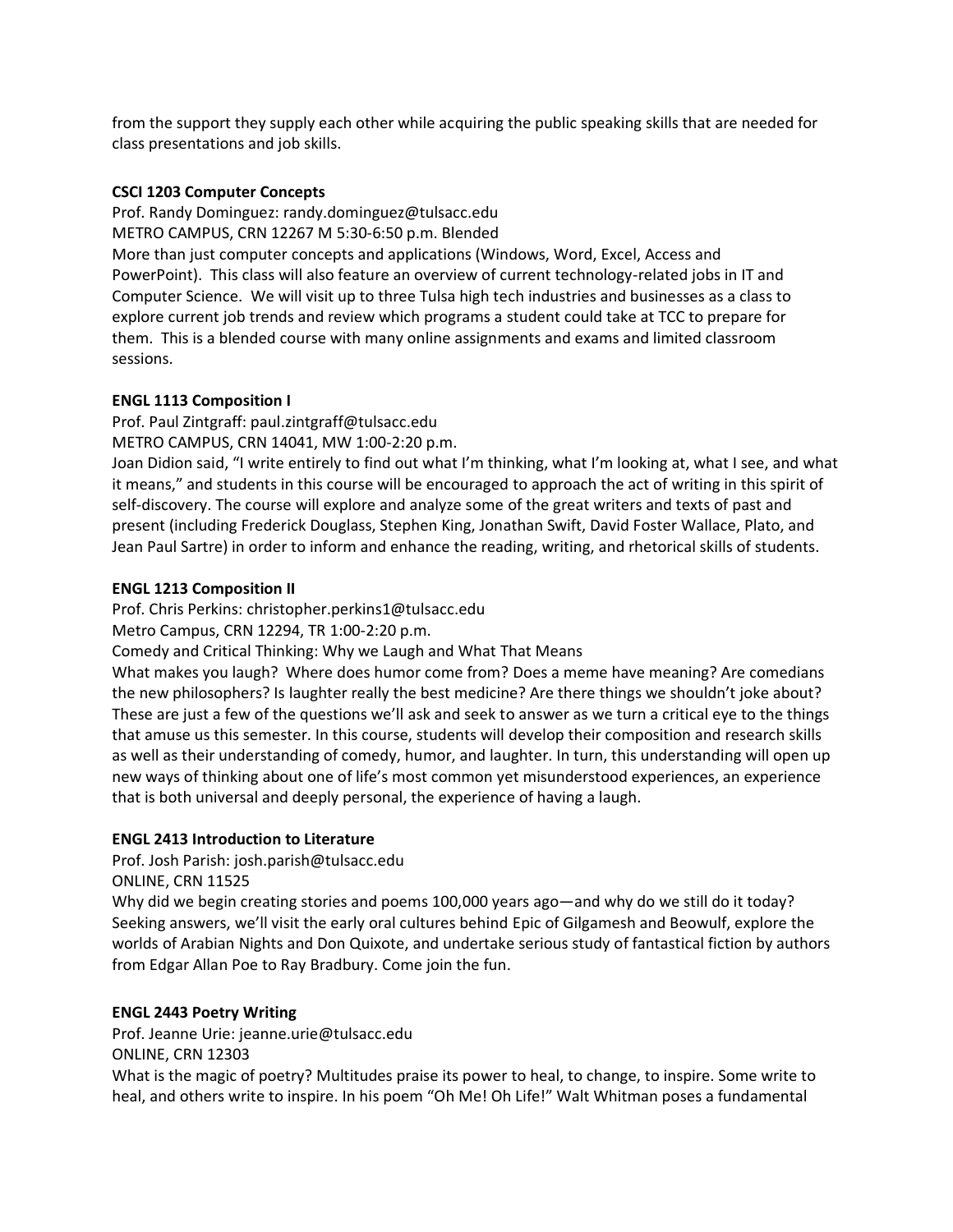question about life and suggests an answer that has inspired many famous poets and laid the foundation for the critically acclaimed 1989 movie Dead Poet's Society. His conclusion "That you are here—that life exists and identity, That the powerful play goes on, and you may contribute a verse" also paves the way for your writing journey. What verse will you contribute? That is the question you will seek to answer in Honors Poetry Writing. Working both independently and collaboratively with your classmates each week, you will learn from classic and contemporary poets to create your own works of art and then hone and perfect those drafts through weekly guided workshops.

# **ENGL 2493 Introduction to Creative Writing**

Prof. Josh Parish: josh.parish@tulsacc.edu ONLINE, CRN 11922

See yourself as a writer! Start this class at any level of writing ability and finish the semester knowing how to create (and where to publish) fiction, nonfiction, and poetry. Drawing on advice from great writers throughout time, you'll discover how to develop compelling plots, invent rich characters, dream up meaningful imagery, craft graceful language, and more. Perfect for the passionate or the purely curious.

# **HIST 1483 American History: 1492-Civil War**

Lisa Guinn: lisa.guinn@tulsacc.edu

SOUTHEAST CAMPUS, CRN 11149, MW 11:00 a.m.-12:20 p.m.

Learn how past affects present, starting with colonization, revolution, creation of the United States with the Constitution's ratification, and the new country's growing pains. We'll analyze industrialization, slavery, class, and war, plus reform linked to gender and race discrimination, labor rights, and Native American removal, tracing events ultimately leading to the Civil War: westward expansion, development of sectional politics, and pro-/anti-slavery ideology. Learn how the United States remains the world's longest-existing democratic republic.

# **HIST 1493 American History: Civil War-Present**

Prof. Kurt Lively: kurt.lively@tulsacc.edu

METRO CAMPUS, CRN 10325, TR 9:30 a.m.-10:50a p.m.

Was the Reconstruction of the US a success or failure following the Civil War? Why did the US remain neutral during the early stages of World War I? Were the causes of the Great Depression a series of international or internal problems within the United States? Who was at fault in causing the Cold War – the US or the Soviet Union? This course will explore the major historical questions of US history since the Civil War and provide some interesting answer as well.

# **HUMN 2113 Humanities I: Prehistory to Middle Ages**

Prof. Randall Loudamy: randall.loudamy@tulsacc.edu

METRO CAMPUS, CRN 10441, M 11:00 a.m.-12:20 p.m. Blended

Art reflects life. Works of painting, sculpture, architecture, literature, philosophy, etc., not only open doors to the past but reveal common human experiences. Artistic creations show us what others value and believe, and invite is to consider our own views in the process. This course looks at the social, cultural, and historical aspects of creative expression from prehistory through the Middle Ages.

# **HUMN 2223 Humanities II: From the Renaissance to the Present**

Prof. Tiffany Engel: tiffany.engel@tulsacc.edu SOUTHEAST CAMPUS, CRN 11259, MW 11:00-12:20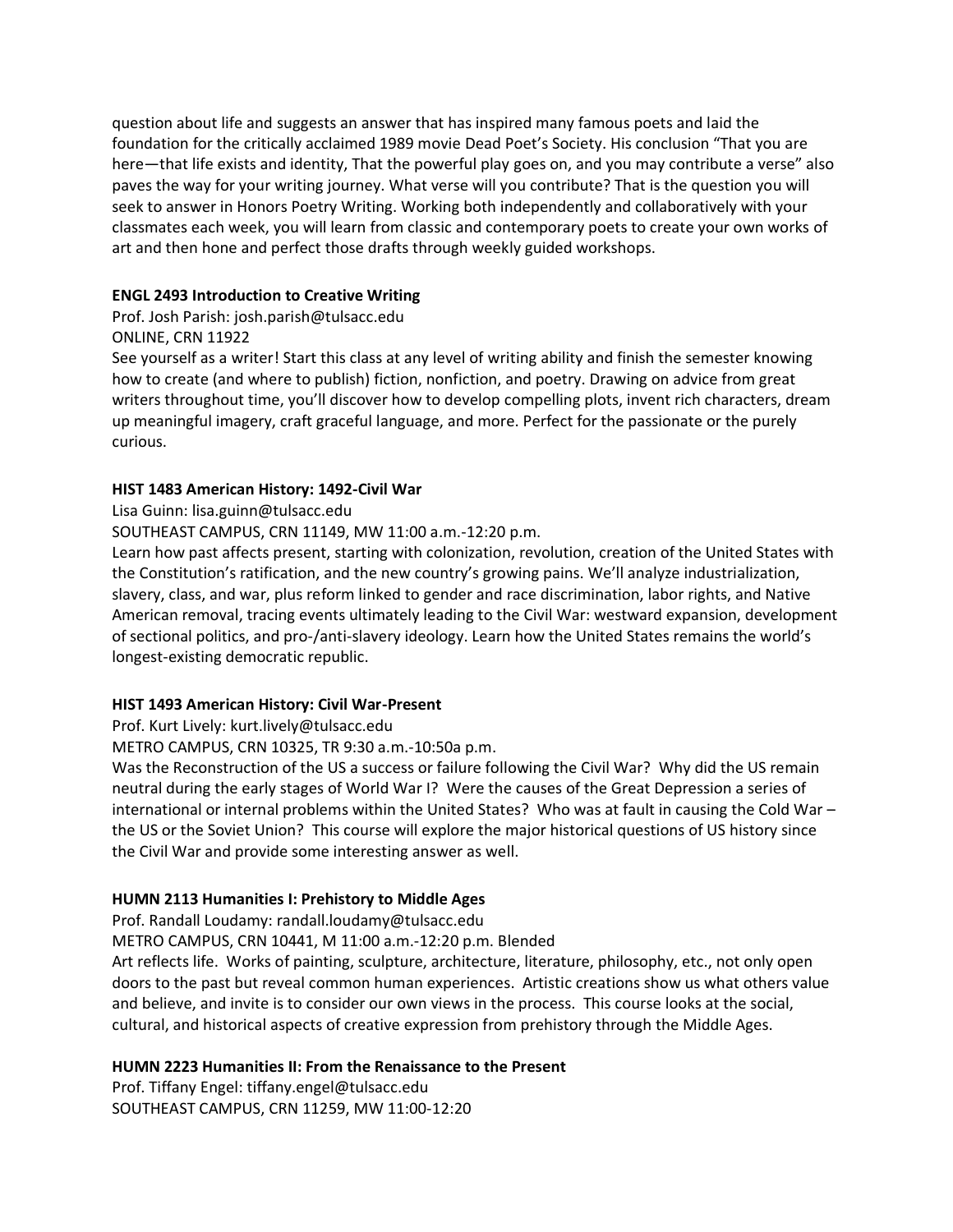View some of Western Civilization's greatest art, listen to some of Western Europe's greatest music, and "travel" to some of Western Europe's greatest cultural sites as you study Honors Humanities II. In this survey course, you will learn more about how history happens, how the great art forms came to exist and why artists were inspired to create. Historical timeframe is early Renaissance to 1914.

# **MATH 1473 Quantitative Reasoning**

Prof. Jenny Hodges: jenny.hodges@tulsacc.edu

SOUTHEAST CAMPUS, CRN 12923, MW 9:30 a.m.-10:50 a.m.

Quantitative Reasoning is a sampling of various mathematics topics, aside from the world of algebra. We will think critically as we see real-world applications for sets, logic, personal finance, probability, and more! Class discussions and activities will allow you to collaborate with peers to increase your understanding of the course material.

# **MATH 1513 Precalculus I**

Prof. David Paige: [david.paige@tulsacc.edu](mailto:david.paige@tulsacc.edu) Metro Campus, CRN 10931, TR 11:00a.m – 12:20p.m This course is about algebra and will learn plenty of it. However, have you have stopped to consider why our system considers algebra so important? Why do we study algebra for multiple years in high school and then also in college? You might be surprised to learn that some people, even some math experts, don't agree with this way of doing things. We will read some perspectives on the issue and discuss and

# formulate our own opinions.

# **MATH 1613 Precalculus II**

Prof. Michael McWilliams: michael,mcwilliams@tulsacc.edu SOUTHEAST CAMPUS, CRN 10768, MW 9:30-10:50 a.m. Description Coming Soon!

# **MCOM 2513 TCC Connection I**

Prof. Jerry Goodwin: jerry.goodwin@tulsacc.edu

METRO CAMPUS, CRN 13167, M 2:30-5:20 p.m. Blended

The course will provide hands-on training working on a bi-weekly news production, including a newspaper, a monthly television broadcasting news production, regular podcast and related website. Assignments in news gathering and prioritization, news writing, editing, layout and design, photography, advertising sales, office management, and operations in a media-related environment will be emphasized. Students will acquire experience using InDesign, Photoshop and other media-related software programs.

# **PHIL 1113 Introduction to Philosophy**

Prof. Heather Wilburn: [heather.wilburn1@tulsacc.edu](mailto:heather.wilburn1@tulsacc.edu) & Prof. Steven Woods:

steven.woods@tuslacc.edu

SOUTHEAST CAMPUS, CRN 11268, W 1:00-2:20 p.m. BLENDED

This team-taught introductory philosophy course explores thematically The Big Questions: What is the Good, the Beautiful, the Just, the True, Freedom, Authenticity, Identity, Difference, Values, and the Human Condition. In our exploration of these questions, we will consider historical and contemporary responses that may include both Western and non-Western perspectives. Students will creatively engage various philosophical approaches (metaphysical, epistemological, ethical, aesthetic, sociological) and learn to critically assess the importance of such questions to living a meaningful life.